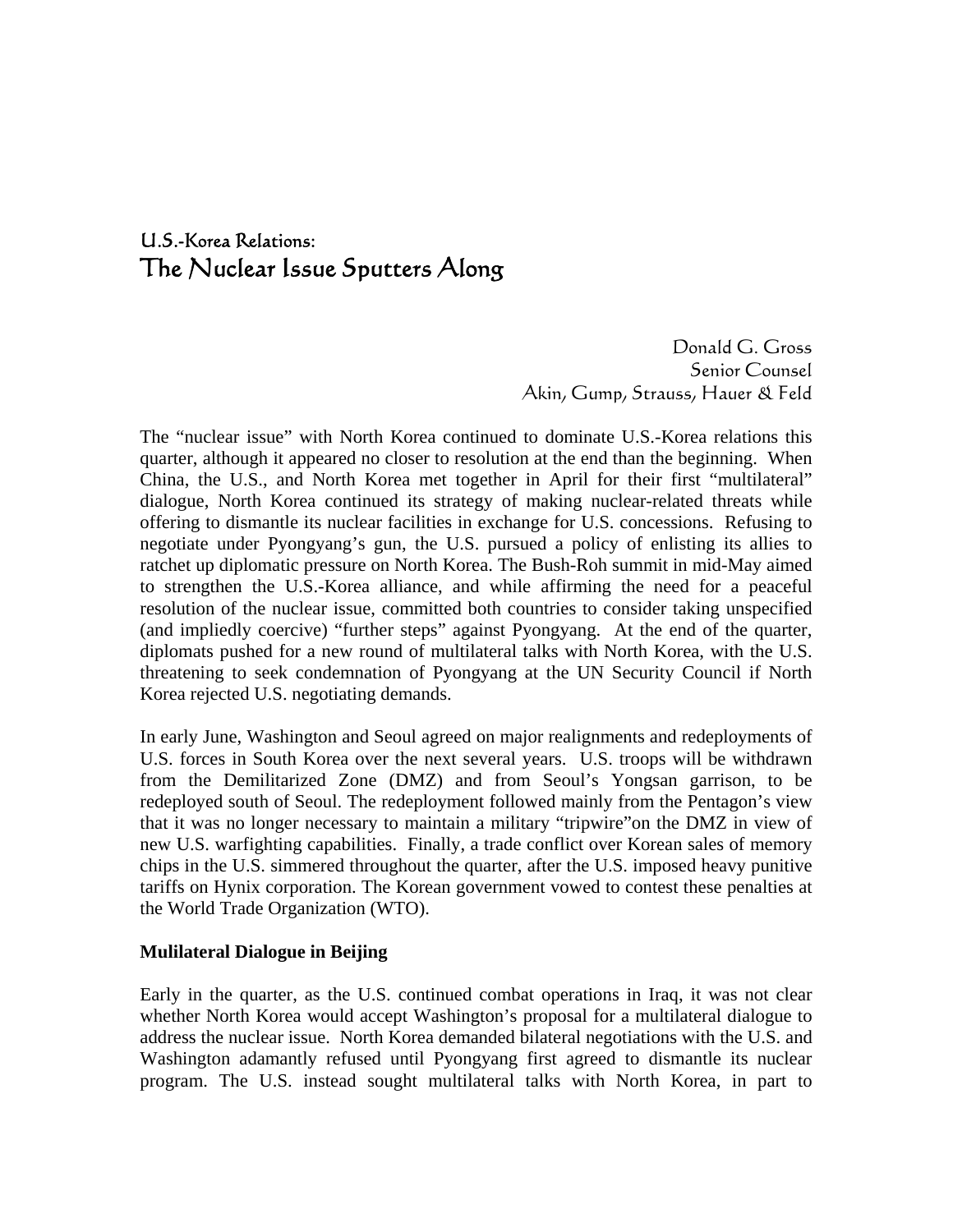internationalize the issue of Pyongyang's weapons of mass destruction (WMD) and, in part, to further isolate the country.

A breakthrough occurred April 12 when a North Korean Foreign Ministry spokesman said: "The type of dialogue will not matter if the U.S. is ready to change its policy regarding the settlement of the nuclear issue." This new attitude led both Washington and Pyongyang to accept China's offer of three-way talks scheduled to take place in Beijing later in April.

China played a key role in breaking this initial impasse over the question of a bilateral vs. multilateral forum for talks on nuclear matters. Prior to North Korea's statement, Chinese Vice Foreign Minister Wang Yi pushed Pyongyang both to stop its military provocations and to be flexible on the format of dialogue. Former Foreign Minister Qian Qichen reportedly visited North Korea in March for the same purpose.

While China continued to support North Korea's position against the imposition of UN economic sanctions, Beijing reportedly shut down its oil supplies to North Korea for three days in late March – right after Pyongyang test-fired a missile into the waters between South Korea and Japan. Although Beijing cited "technical" problems as the cause of the oil cut-off, U.S. officials saw it as a fruit of their urging Beijing to "get tough" with Pyongyang.

In any case, China's successful effort to broker a three-way meeting on the nuclear issue was uncharacteristically forward-leaning. Overriding Beijing's normal preference for a more passive diplomatic approach was the fear that North Korea's provocations could lead to a U.S. strike on nuclear facilities in North Korea, which would then escalate into a general war. This would, in turn, cause large and unwanted refugee flows into northeastern China.

Announcement of the three-way dialogue led to severe domestic criticism of the South Korean government for permitting the exclusion of Seoul from the talks. The Foreign Ministry's argument that it was more important to get North Korea to the table than fight for South Korea's immediate participation fell on deaf ears. South Korean opinionmakers said it was a matter of "national pride" for Seoul to participate and urged the government to make good on its commitment to play a "leading role" in solving the nuclear problem.

Two days before the Beijing meeting, new evidence emerged of the conflict between "moderates" and "hardliners" (or "hardliners" and "superhardliners," as one pundit put it) within the Bush administration on policy toward North Korea. Seemingly in order to sabotage the Beijing meeting, an administration official leaked to *The New York Times* the contents of a secret Defense Department memorandum calling for "regime change" in North Korea. The memo served to undercut previous assurances to Pyongyang that U.S. policy did not aim to remove North Korean leader Kim Jong-il.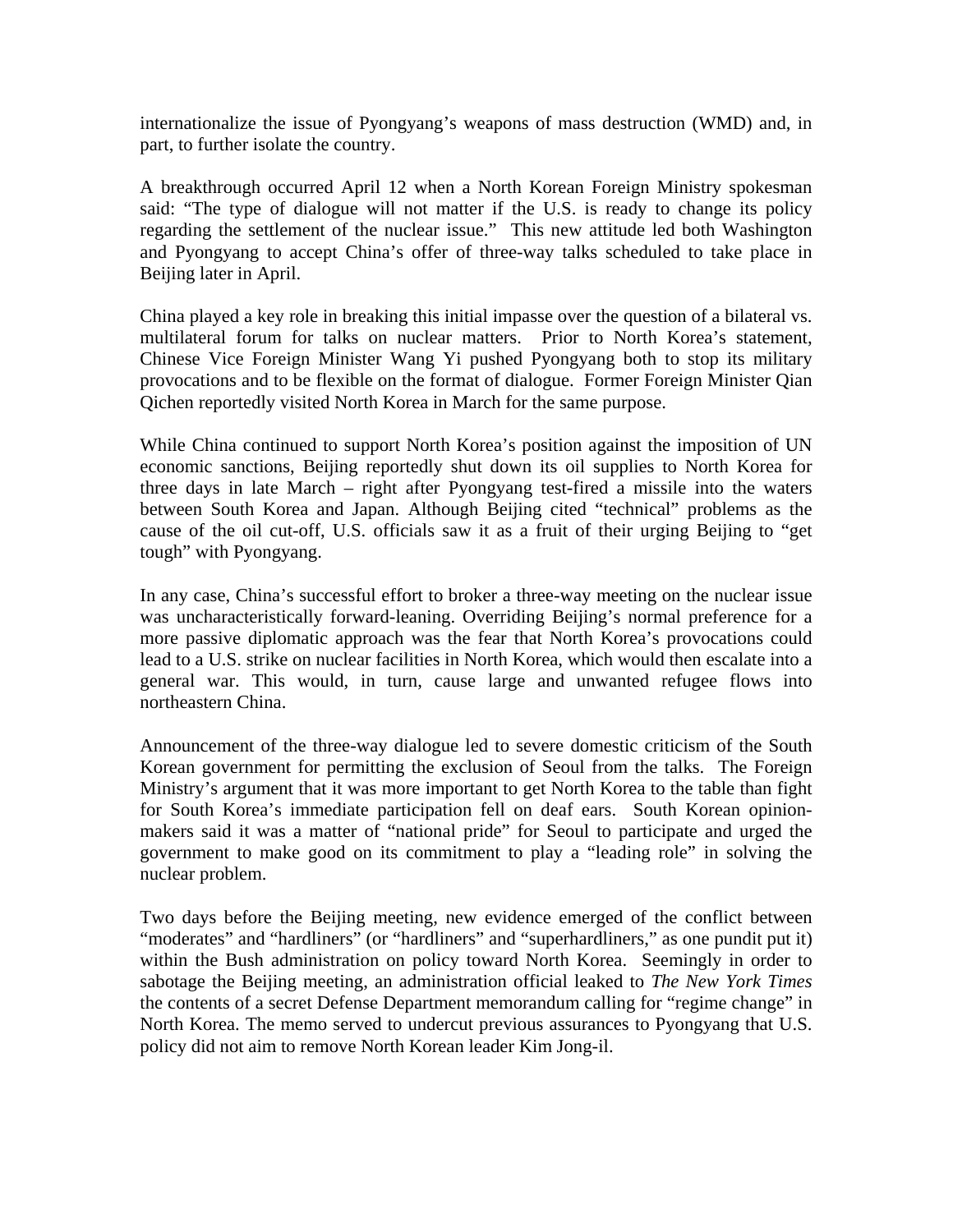At the Beijing talks, the U.S. and North Korea reportedly reiterated their basic negotiating positions without making any specific progress toward an agreement. The U.S. stressed that Pyongyang had to agree to permanently dismantle its nuclear program as the first step toward achieving "greater stability on the Peninsula." North Korea reportedly put forth a proposal to accept international inspections of its nuclear facilities if the U.S. resumed shipments of heavy fuel and provided security guarantees. North Korea further indicated it would begin dismantling its nuclear facilities based on U.S. normalization of diplomatic relations with Pyongyang.

Some reports of the Beijing meeting implied that North Korea "admitted" for the first time that it had produced several nuclear weapons from plutonium at its nuclear facilities in 1989-90. Some commentators noted that this admission would make North Korea a "declared" nuclear weapons state, although others suggested that Pyongyang was merely bluffing. North Korean diplomats also allegedly hinted at the Beijing meeting that Pyongyang might export nuclear material to third countries if the U.S. did not agree to a diplomatic settlement.

To some extent, the Beijing talks demonstrated the contrasting, culturally bound, attitudes that U.S. and North Korea negotiators brought to the discussions. North Korea argued that once the U.S. changed its hostile attitude, all the practical issues could be resolved. Approaching the negotiations with a 180-degree difference in perspective, U.S. negotiators insisted on concrete steps toward resolving the fundamental issues of disagreement before the U.S. could change its attitude toward Pyongyang and begin normalization of relations.

While there was no breakdown in relations at the Beijing talks, they clearly did little to improve either the substance or atmosphere of diplomacy between Washington and Pyongyang. Following the meeting, Secretary of State Colin Powell rejected North Korea's proposal to dismantle its nuclear program in exchange for material assistance, security guarantees, and diplomatic normalization. Powell further suggested that the U.S. might take the issue of North Korea's nuclear program to the UN Security Council. In response, Pyongyang issued several threatening statements, including one to "take selfdefensive measures, regarding it as a green light to war" if the U.S. administration were to seek economic sanctions at the United Nations.

### **The Bush-Roh Summit Meeting**

Leading up to the mid-May summit meeting between President Bush and President Roh Moo-hyun, both U.S. and South Korean officials labored to ensure the success of the summit. They purposely kept expectations low so that any apparent differences in outlook toward North Korea would not mar the summit's reaffirmation of the importance of the U.S.-Korea security alliance. In fact, President Roh made a determined effort before the summit to praise the alliance and quell anti-American attitudes that have increasingly appeared in the South Korean public.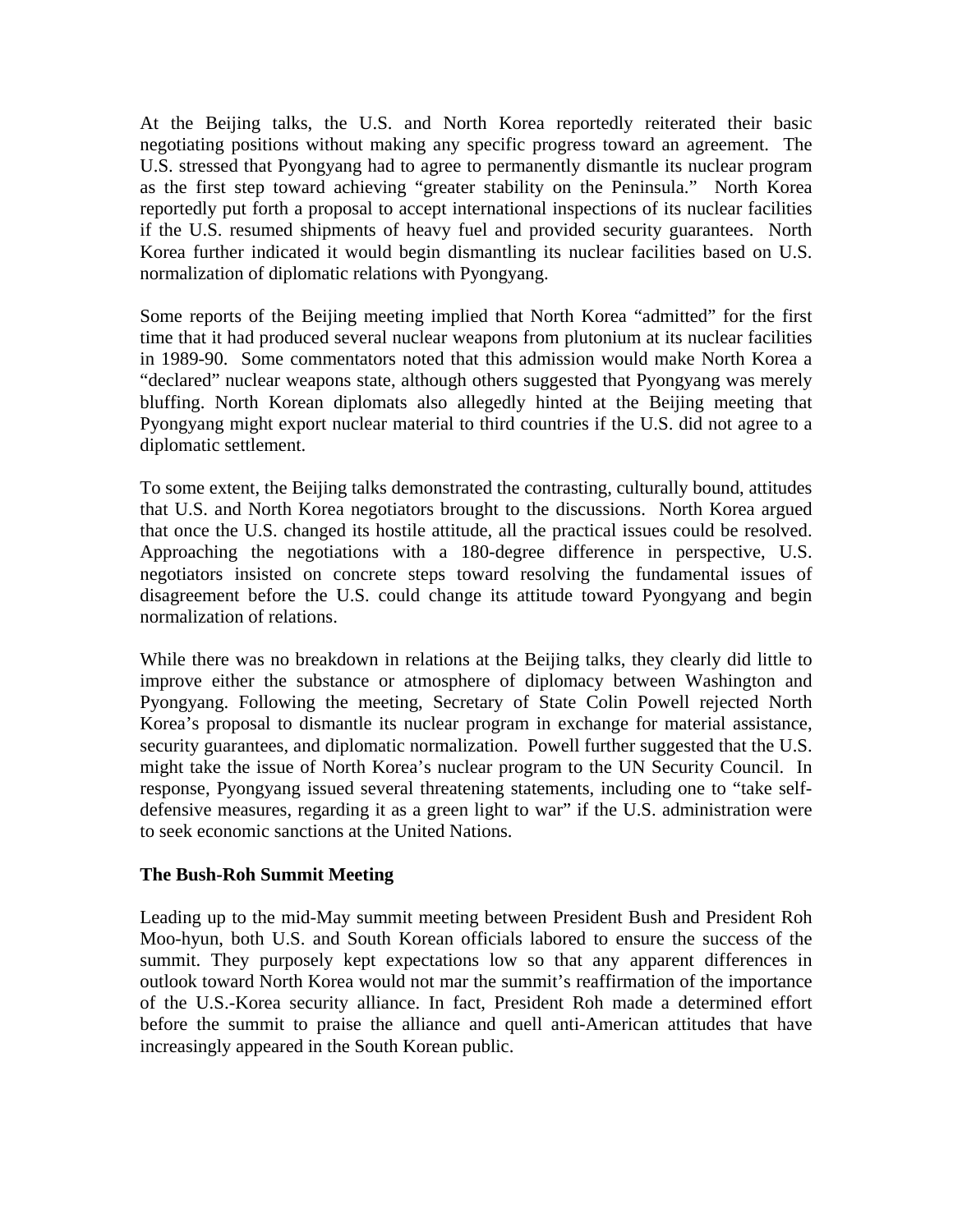The pre-summit period was critical to both the U.S. and South Korean governments in either mitigating or resolving differences over a variety of issues. Especially on questions of negotiating with North Korea and instituting U.S. troop redeployments in South Korea, the two governments had clashed privately during previous months. Because diplomats on both sides desired, first and foremost, to strengthen the alliance relationship, they were able to either put to rest, or put aside, most outstanding differences between them.

At the summit, the chemistry between the two leaders appeared good, and it was positively reported in both the U.S. and South Korean press. The joint statement stressed six major points: 1) the U.S. and South Korea will not tolerate nuclear weapons in North Korea; 2) the two nations will seek elimination of North Korea's nuclear weapons program through peaceful means; 3) the two allies will work closely to modernize the U.S.-Korea alliance; 4) they will pursue relocation of the U.S. bases north of the Han River, taking careful account of the political, economic, and security situation on the Peninsula and northeast Asia; 5) humanitarian assistance will be provided to North Korea without linkage to political developments; and 6) the two nations will work together to achieve a successful conclusion of the Doha Development Agenda. They will also strengthen cooperation in the Asia Pacific Economic Cooperation (APEC) forum.

Perhaps the most important specific language of the joint statement concerned the nuclear issue. It set forth U.S. and South Korean agreement that "increased [North Korean] threats to peace and stability on the Peninsula would require consideration of *further steps*" (emphasis added). Moreover, for the first time, South Korea expressed its intention to condition economic assistance to North Korea on its behavior concerning the nuclear issue: "Roh stressed that future inter-Korean exchanges and cooperation will be conducted in light of developments on the North Korean nuclear issue."

The inclusion of the language on "further steps" meant that Roh dropped his previous insistence that the U.S. rule out economic sanctions or military force as countermeasures against North Korea. But the term was sufficiently vague as to merely suggest that the U.S. and South Korea would keep all options open without laying out what those options might be.

# **President Roh's Economic Diplomacy**

From the South Korean standpoint, a critical goal of Roh's summit visit was to "sell Korea" as a destination for profitable U.S. investments. Foreign investment from the United States has dropped considerably over the past year, while South Korea's economy suffered severely from falling production, slow growth, and lowered consumer confidence.

In New York, Washington, and San Francisco, Roh met with U.S. business leaders, emphasizing his agenda of opening the South Korean economy through further deregulation, privatization, and increased flexibility in the labor market. He sought to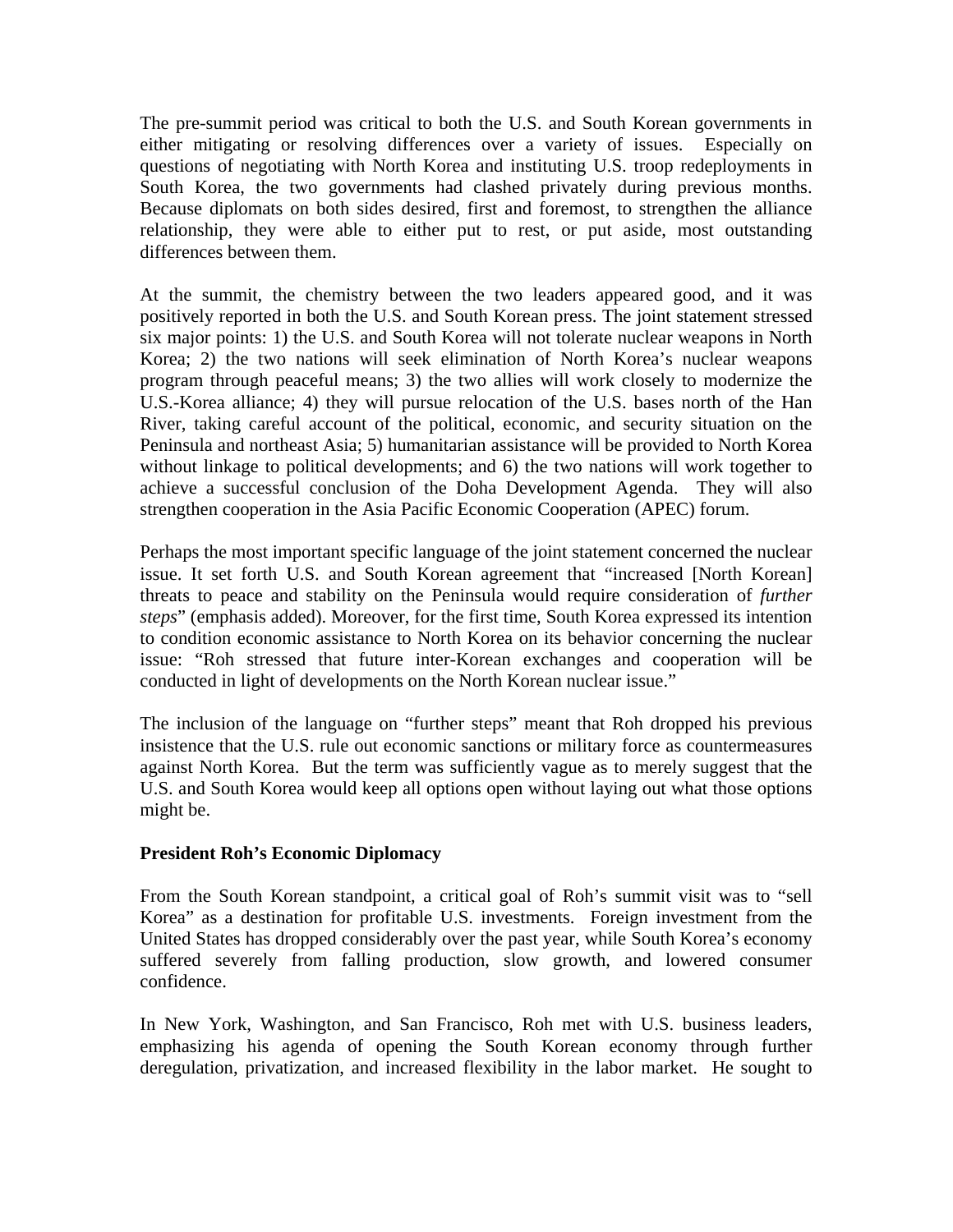dispel doubts about his alleged "anti-business" reputation by bringing 30 top Korean business leaders with him on his summit visit.

Roh successfully persuaded the Bush administration to endorse, in the joint summit statement, South Korea's effort to make the country a "business hub" for U.S. and multinational corporations in Asia. Roh stressed that utilizing South Korea as a northeast Asian business hub would provide many opportunities for U.S. corporations in the region.

# **Continued Debate over the Multilateral Forum for Negotiations**

North Korea and the U.S. jockeyed diplomatically on the question of multilateral negotiations for the rest of the quarter. In late May, Pyongyang said it would accept an expanded multilateral forum (to include both South Korea and Japan) *after* it conducted direct talks with the U.S. In so doing, North Korea slightly modified its earlier insistence on negotiating the nuclear issue bilaterally and exclusively with the U.S.

For its part, the U.S. continued to reject North Korea's demand. At the Trilateral Coordination and Oversight Group (TCOG) meeting on June 12, South Korea and Japan joined the U.S. in supporting the concept of multilateral talks. The U.S. also moved at an international meeting in Madrid, Spain, to galvanize support for stronger international measures to stop countries, including North Korea, from exporting missiles or WMD.

The U.S. diplomatic push was accompanied by a report in *The New York Times* that the U.S. was embarking on a campaign of "selective interdiction" to track and halt any suspicious shipments out of North Korea. The objects of U.S. and allied efforts were intended to be illegal drugs as well as weapons, in order to cut off sources of hard currency available to the Pyongyang regime.

In mid-June, North Korea reversed its position on multilateral talks, rejecting them as "camouflage" for an overall U.S. effort to isolate North Korea. A Foreign Ministry statement threatened "retaliation" for any "hostile acts" taken against Pyongyang. Seemingly in response, the U.S. increased pressure on North Korea at the ASEAN Regional Forum (ARF) ministerial meeting by reportedly obtaining agreement from China, South Korea, and Japan that the UN Security Council should take up the nuclear issue if North Korea did not accept multilateral talks. South Korea and the U.S. apparently disagreed on the timing of such UN action, with Washington seeking nearterm consideration and Seoul and Beijing willing to put off Security Council debate on the issue.

Finally, at the end of the quarter, as an additional means of putting pressure on North Korea, the U.S. sought to halt construction of two light-water reactors that were the *quid pro quo* for Pyongyang's freeze on its nuclear activities in the 1994 Geneva Agreement. South Korea, which stood to lose approximately \$900 million in previous investment in the project, urged continuation of minimal construction, even though the U.S. indicated it would hold up delivery of key components (i.e., water supply tanks) for the reactors.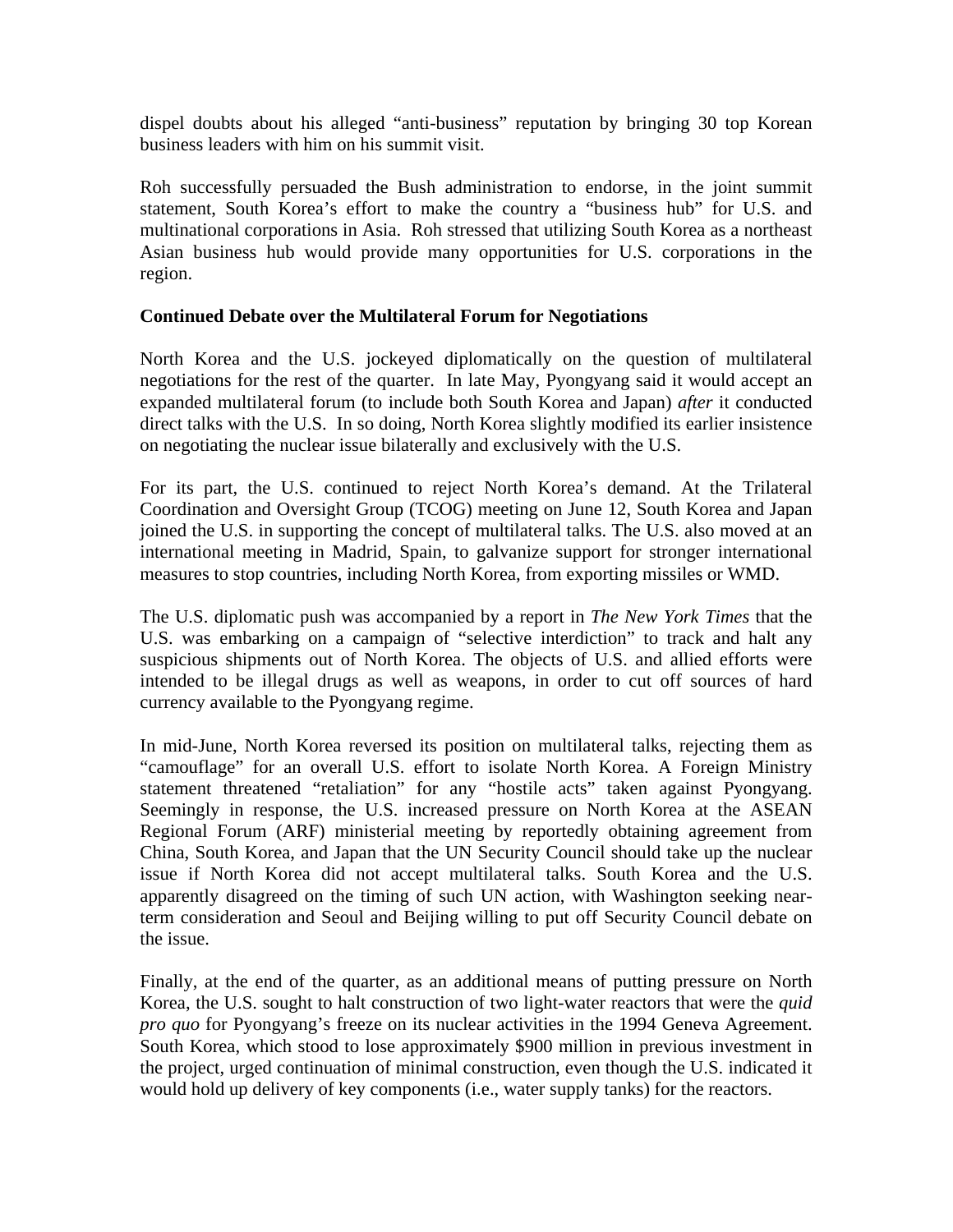# **Redeployment of U.S. Troops in South Korea**

In early June, the U.S. and South Korea agreed to withdraw all U.S. troops from the DMZ in a phased redeployment over several years. The action followed from Defense Secretary Donald Rumsfeld's decision to revamp U.S. military deployments throughout the world.

According to public reports, the overall change will take four to five years and be conducted in two stages. In the first stage, U.S. bases north of the Han River and close to the DMZ will be consolidated at Camp Casey in Tongduchon and Camp Red Cloud in Uijongbu, north of Seoul. During the second stage, U.S. forces at these bases would move to two hubs south of the Han River at Osan-Pyongtaek and in Taegu-Pusan.

In Seoul, approximately 6,000 of the 7,000 troops at the Yongsan Garrison, headquarters of the  $8<sup>th</sup>$  U.S. Army in downtown Seoul, will be relocated to Pyongtaek beginning in 2003, although the headquarters itself will remain in Seoul as part of the Combined Forces Command. Gen. Leon LaPorte, commander of U.S. Forces Korea, has indicated that the Defense Department is willing to invest approximately \$220 million in the Pyongtaek area, if South Korea procures land for U.S. troops there.

In the period leading up to the announcement of the U.S. troop redeployment, South Korea initially sought a delay in order to retain the so-called "tripwire" north of the Han River. The presence of U.S. forces at the DMZ ensured immediate U.S. military involvement in the event North Korea attacked South Korea.

But U.S. strategic planners have come to see the "tripwire" as increasingly anachronistic at a time when U.S. military power revolves more significantly around air power, precision-guided weapons, and high-tech communications. Some U.S. officials also view the troops at the DMZ as "hostages" to North Korea in the event of conflict. Large numbers of U.S. forces based in Seoul, stationed on prime real estate, have become a focal point for anti-American demonstrations over the last year as well.

U.S. and South Korean defense planners agreed in early June on the goal of completing detailed plans on the realignment of U.S. forces and related issues by the time of their next Security Consultative Meeting in late September, just prior to the  $50<sup>th</sup>$  anniversary of the U.S.-Korea Alliance in October.

### **U.S. Imposition of Trade Penalties Sparks Conflict**

In early April, the U.S. Department of Commerce imposed punitive "countervailing duties" on South Korea's Hynix Corporation, a leading producer of dynamic random access memory (DRAM) chips, claiming they caused material injury to the U.S. semiconductor industry. The U.S. International Trade Commission is set to rule July 29 on the merits of this decision.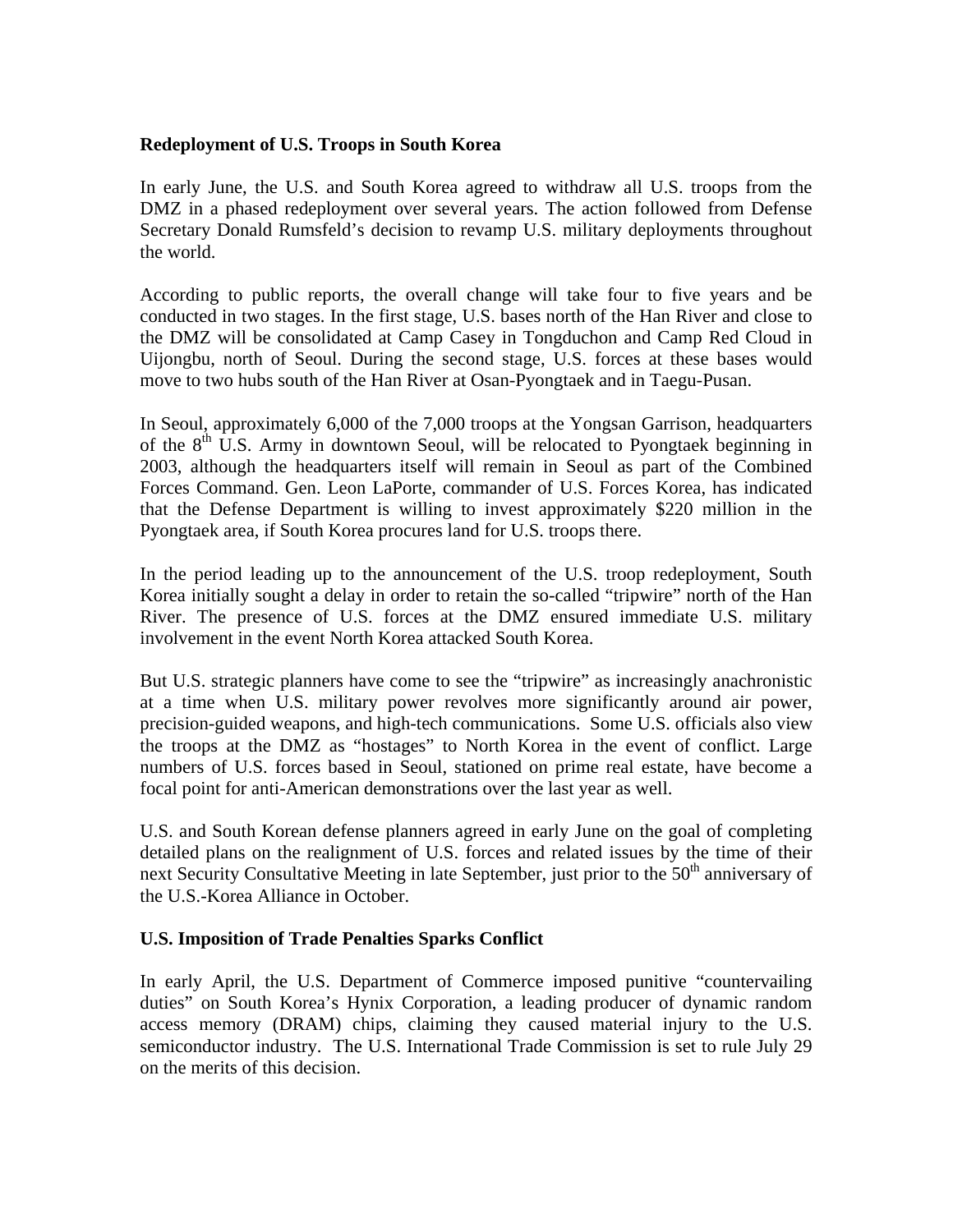In imposing stiff tariffs of 57.37 percent (later reduced to 44.71 percent in June) of the DRAM export prices, the Department of Commerce acted at the behest of U.S.-based Micron Technology Corporation. The Commerce Department apparently agreed with Micron's arguments that loans to Hynix by state-run Korean banks amounted to illegal subsidies. Hynix countered that the loans were extended on a commercial basis as part of a financial reform program endorsed by the International Monetary Fund following Korea's 1997-98 financial crisis.

South Korea's Foreign Ministry expressed regret at the U.S. decision and said it would seek a ruling from the WTO that the Commerce Department action was unfair. Hynix's shipments of DRAM chips to the U.S. market in 2002 amounted to about \$460 million.

About the same time as the Commerce Department decision, the U.S. Trade Representative issued its annual "National Trade Estimate," which criticized South Korea's trade barriers in a number of sectors. Aside from semiconductors, the report highlighted problems in areas including automobiles, intellectual property rights, agriculture, and pharmaceuticals. In response to the report, South Korean officials expressed concern that the U.S. would step up trade pressure against South Korea during the second half of 2003.

One other sticking point on trade was South Korea's "screen quota," which requires theaters to show domestic films for a minimum of 146 days each year. The reluctance of South Korea to allow more access for Hollywood films has held up conclusion of a bilateral investment treaty (BIT) between the two countries, which has been under negotiation for the last five years. From South Korea's standpoint, concluding a BIT would encourage more direct U.S. investment by providing greater legal protections to foreign investors in a more transparent investing environment.

In May, the South Korean Ministry of Finance and Economy (MOFE) began lobbying the local film industry for its agreement to liberalize the existing screen quota system and thus facilitate a U.S.-Korea BIT. The MOFE effort stemmed from a research institute finding that a BIT would attract U.S. investment of over \$4 billion to South Korea. While the film industry is expected to fight to retain the screen quota, MOFE may succeed in phasing out the system over several years, as requested by the U.S.

### **Prospects**

By the end of this quarter, the Bush administration appeared successful in persuading both Seoul and Tokyo to adopt a harder line policy against North Korea on the nuclear issue. While continuing to reject Pyongyang's demand for bilateral talks, the U.S. pushed for a new round of multilateral negotiations and initiated an allied effort to intercept North Korea's missile exports and illegal drug shipments. The Bush administration apparently adopted the view that only sustained international pressure would cause Pyongyang to accept U.S. demands, and offered no material incentives for fear of seeming to "appease" North Korea.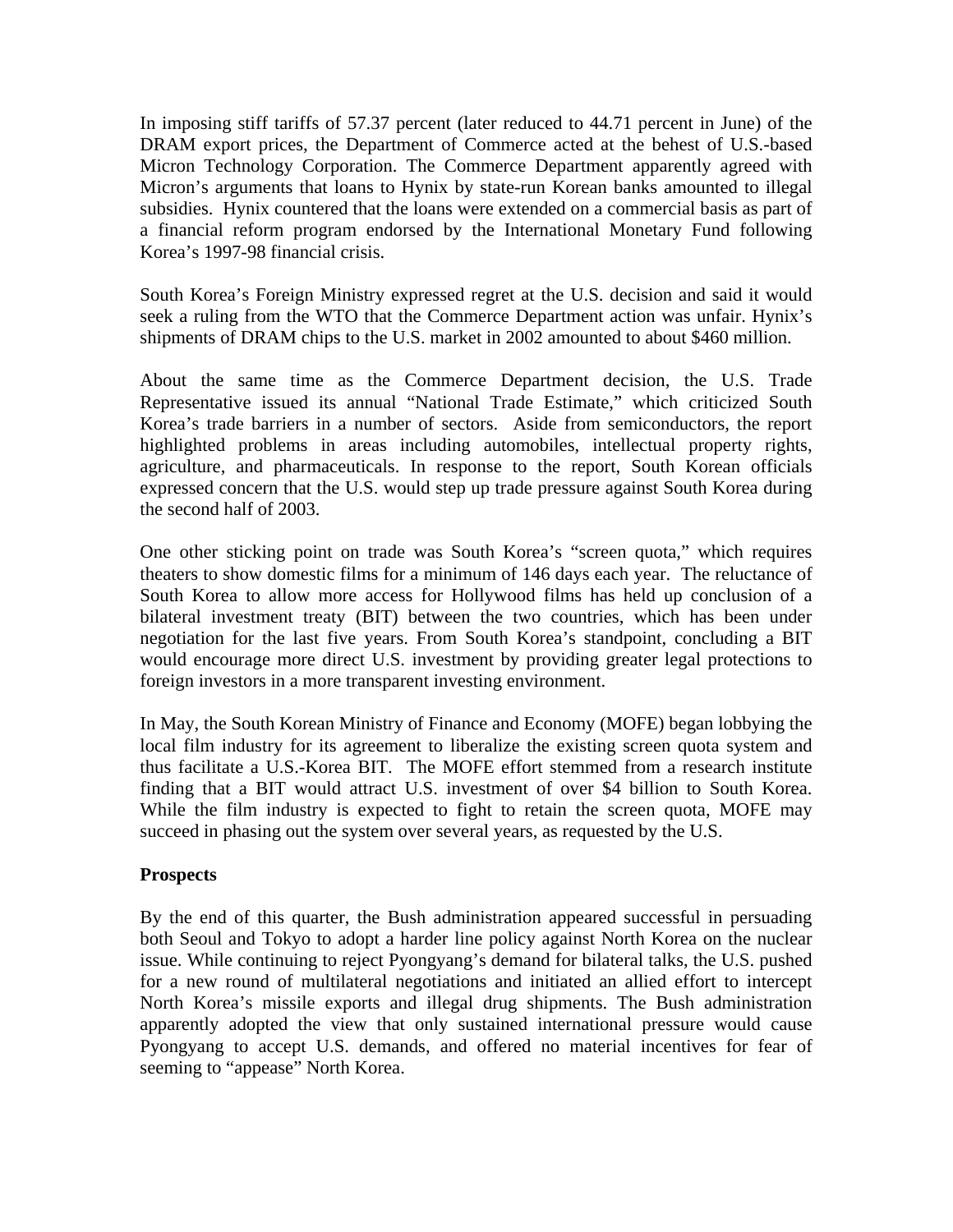A stable negotiating track, much less a diplomatic solution, is not yet in sight between the U.S. and North Korea. Distrust and enmity on both sides remains at a high level. Bush administration officials seem to feel that time is on the U.S. side if it gradually ratchets up international pressure against Pyongyang, without putting any incentives on the table. For its part, North Korea appears content to continue threats of its own against the U.S., South Korea, and Japan without yet firmly committing to a long-term multilateral negotiation on security issues.

It may be that China, which successfully facilitated the first multilateral negotiation with North Korea in April, will have to exert a major effort to keep the diplomatic track intact. China has strong reasons to avoid a new military conflict on the Korean Peninsula and appears likely to strive, over the coming months, to actively broker a diplomatic solution to achieve its own regional policy objectives.

# **Chronology of U.S.-Korea Relations April-June 2003**

**April 1, 2003:** National Assembly approves dispatch of Korean troops to Iraq as part of U.S. coalition. U.S. Commerce Department imposes high punitive duty of 57.37 percent on Hynix Corporation for alleged Korean government subsidies of memory-chip exports.

**April 10, 2003:** U.S. and South Korea agree to relocate U.S. military headquarters from Yongsan Army Base in Seoul to Osan, south of Seoul, by 2004.

**April 12, 2003:** North Korea says it will accept multilateral dialogue with the U.S. President Roh says South Korea will cooperate closely with U.S. to resolve nuclear crisis peacefully through dialogue with North Korea.

**April 20, 2003:** Leaked U.S. Defense Department memo calls for a U.S. policy of regime change in North Korea.

**April 21, 2003:** North Korea issues revised public statement to indicate it has not yet started to reprocess spent nuclear fuel rods.

**April 23, 2003:** North Korean, Chinese, and U.S. diplomats meet in Beijing to conduct multilateral dialogue on North Korean nuclear program.

**April 29, 2003:** North Korea says it will "take self-defensive measures" if U.S. seeks economic sanctions at the United Nations.

**May 1, 2003:** South Korea says it will ask the WTO to rule against U.S. imposition of punitive tariffs on Hynix memory chips.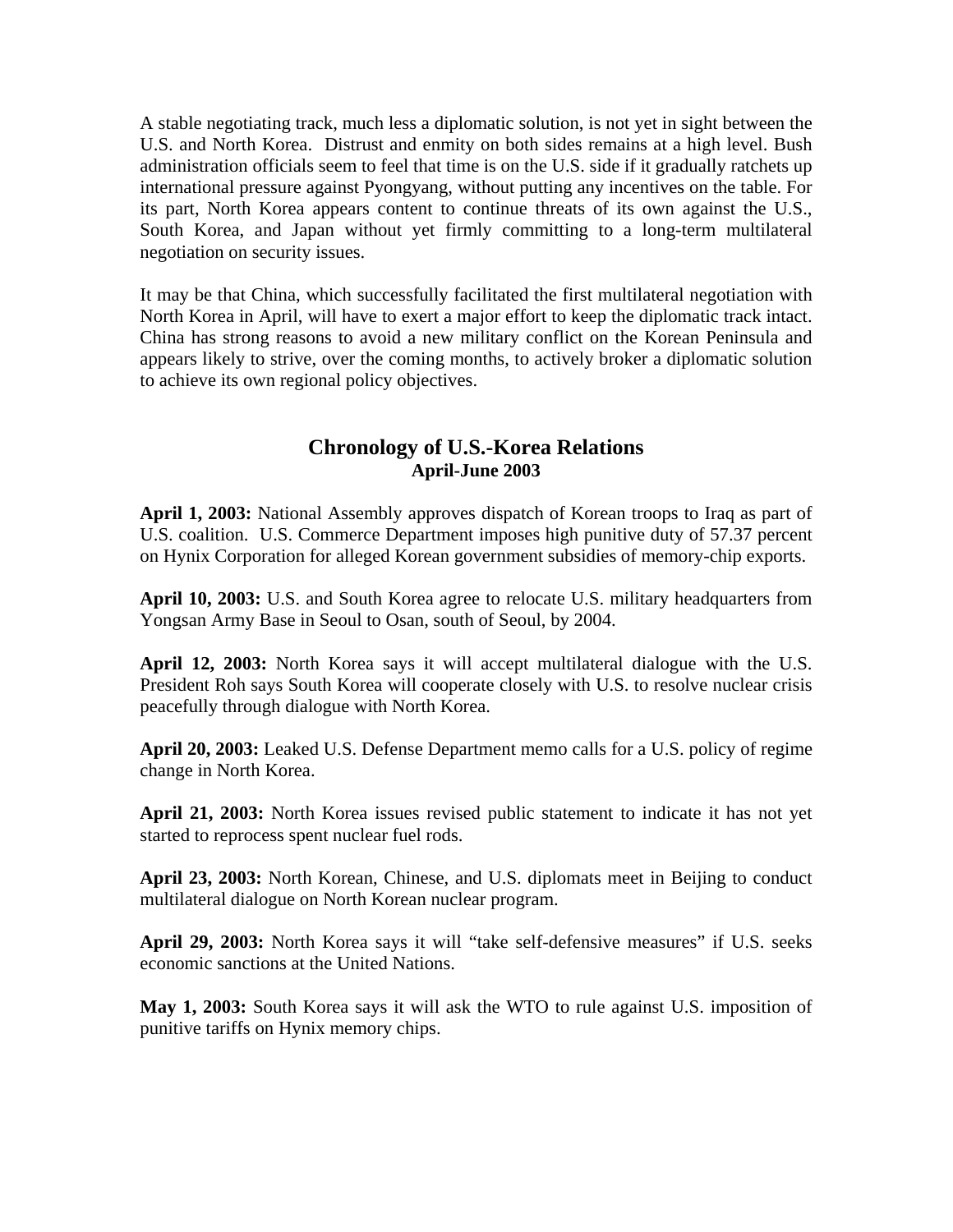**May 3, 2003:** North Korea accuses U.S. of building up military forces on Korean Peninsula and threatens a "merciless and exterminatory" counterstrike. WTO rules that U.S. tariffs on imported steel, including steel from South Korea, are a violation of global trade rules.

**May 14, 2003:** At Washington summit, President Bush and President Roh agree to pursue peaceful resolution of nuclear issue with North Korea while noting that "further steps" may be necessary in the face of an increased North Korean threat.

**May 19, 2003:** North Korea condemns South Korea's joint statement with U.S. at summit, saying "the South will suffer from numerous casualties," but calls for actively conducting "reconciliation and cooperation projects."

**May 22, 2003**: North Korea retracts threat to South Korea at inter-Korean talks and the South agrees to provide 400,000 tons of rice in humanitarian assistance.

**May 26, 2003:** North Korea says it will accept U.S. proposal of multilateral talks on the nuclear issue, so long as the U.S. agrees to talk directly with the North as well.

**May 28, 2003:** Seoul explicitly states its support for multilateral talks with North Korea.

**May 29, 2003:** DPRK accuses ROK of sending warships across the disputed Yellow Sea border, warns of "irrevocable serious consequences."

**May 31, 2003:** Three U.S. members of Congress, led by Rep. Curt Weldon, leave Pyongyang after a three-day visit; South Korean Navy fires warning shots at North Korean fishing boats.

**June 1-2, 2003:** Deputy Defense Secretary Wolfowitz urges South Korea to increase defense spending during visit to Seoul.

**June 5, 2003:** U.S. and ROK officials agree on two-phase, multi-year consolidation of U.S. troops around "key hubs" south of Seoul and plans to invest \$11 billion in new capabilities for ROK military.

**June 10, 2003:** U.S. Forces Korea issues statement apologizing for deaths of two school girls in spring, 2002; U.S. reportedly embarks on program of "selective interdiction" to stop suspicious shipments out of North Korea.

**June 12-13, 2003:** TCOG meeting in Honolulu. U.S., South Korea, and Japan agree to push for multilateral talks with North Korea on nuclear issue.

**June 15, 2003:** President Roh says South Korea will strive to increase cooperation and exchanges with North Korea.